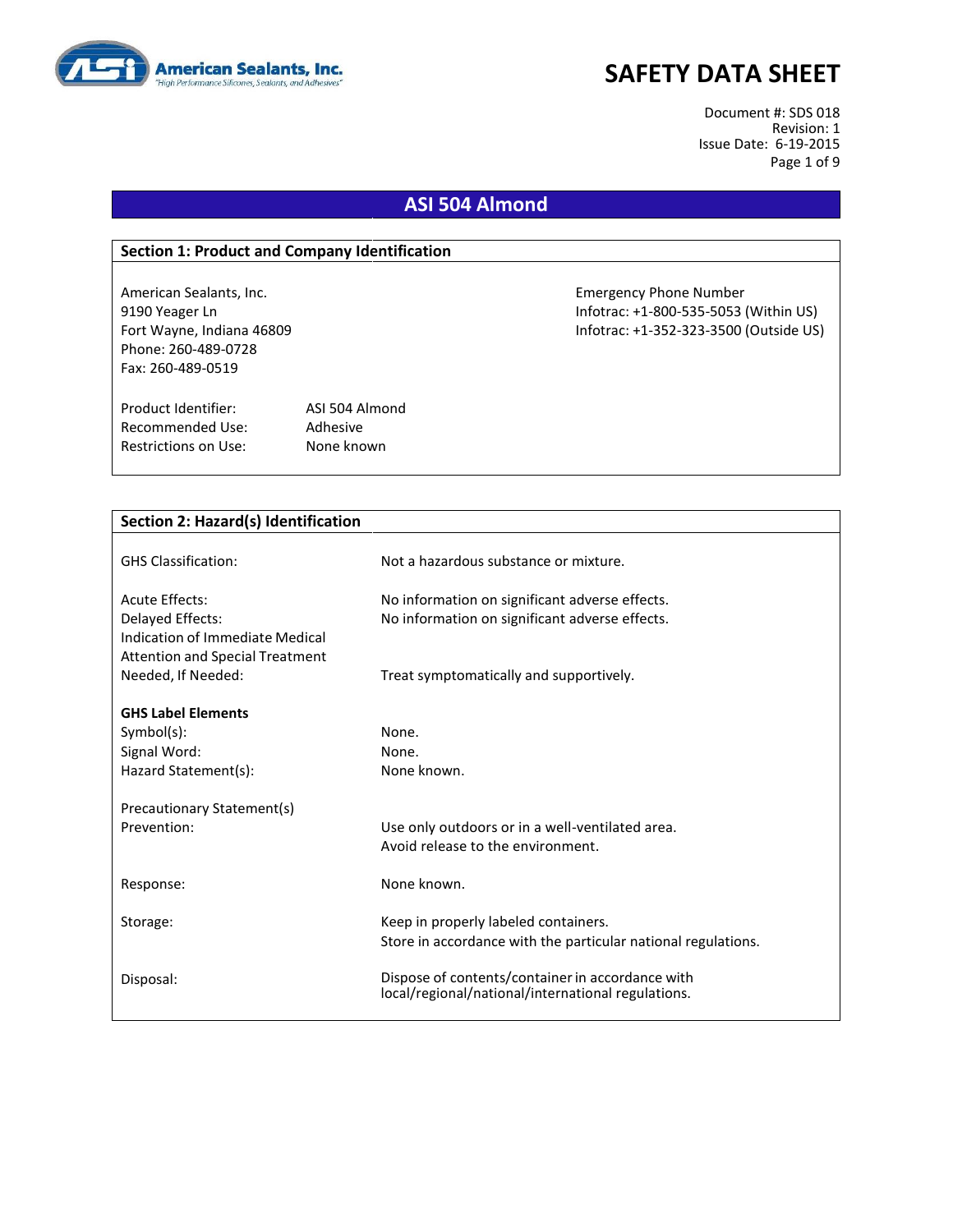### **Section 3: Composition/Information on Ingredients**

| <u>CAS</u> | Component                                    | Percent   |
|------------|----------------------------------------------|-----------|
| 64742-46-7 | Distillates (petroleum), hydrotreated middle | $20 - 30$ |
| 7631-86-9  | Silicon dioxide                              | $5 - 10$  |
| 13463-67-7 | Titanium dioxide                             | $0.1 - 1$ |
| 1333-86-4  | Carbon black                                 | $0.1 - 1$ |

| <b>Section 4: First-Aid Measures</b> |                                                                                                                                   |  |
|--------------------------------------|-----------------------------------------------------------------------------------------------------------------------------------|--|
| Inhalation:                          | IF INHALED: Remove to fresh air.<br>Get medical attention if symptoms occur.                                                      |  |
| Skin Contact:                        | IF ON SKIN: Wash with soap and water as a precaution.<br>Get medical advice/attention if symptoms occur.                          |  |
| Eye Contact:                         | IF IN EYES: Flush eyes with water as a precaution.<br>If eye irritation develops and persists: Get medical advice/attention.      |  |
| Ingestion:                           | If swallowed, DO NOT induce vomiting.<br>Get immediate medical attention if symptoms occur.<br>Rinse mouth thoroughly with water. |  |

| <b>Section 5: Fire-Fighting Measures</b>          |                                                                                                                                                                             |
|---------------------------------------------------|-----------------------------------------------------------------------------------------------------------------------------------------------------------------------------|
| Suitable Extinguishing Media:                     | Use carbon dioxide, regular dry chemical, alcohol-resistant foam or<br>water.                                                                                               |
| Unsuitable Extinguishing Media:                   | None known.                                                                                                                                                                 |
| <b>Specific Hazards Arising from the Chemical</b> |                                                                                                                                                                             |
| Hazardous Decomposition Products:                 | Upon decomposition, this product emits carbon oxides, silicon<br>oxides, and formaldehyde.                                                                                  |
| Special Protective Equipment and                  |                                                                                                                                                                             |
| Precautions for Firefighters:                     | Exposure to combustion products may be a hazard to health.<br>Firefighters should wear full-face, self-contained breathing apparatus<br>and impervious protective clothing. |
| Specific extinguishing methods:                   | Use extinguishing measures that are appropriate to local<br>circumstances and the surrounding environment.                                                                  |
|                                                   | Use water spray to cool unopened containers.                                                                                                                                |
|                                                   | Remove undamaged containers from fire area if it is safe to do so.                                                                                                          |
|                                                   | Evacuate area.                                                                                                                                                              |
|                                                   |                                                                                                                                                                             |

| <b>Section 6: Accidental Release Measures</b> |                                                               |
|-----------------------------------------------|---------------------------------------------------------------|
| Personal Precautions, Protective              | Follow safe handling advice and personal protective equipment |
| <b>Equipment and Emergency Procedures:</b>    | recommendations.                                              |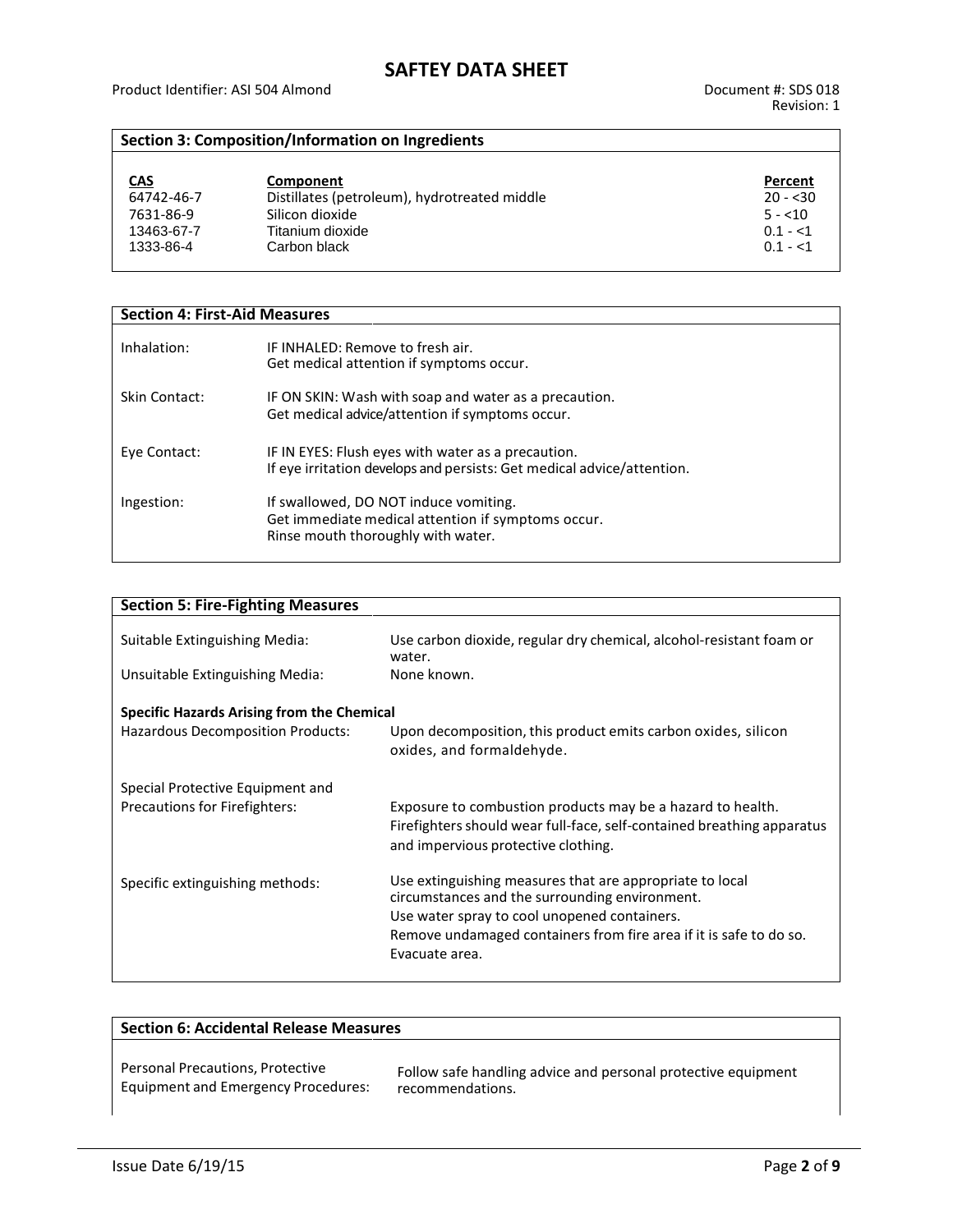| Product Identifier: ASI 504 Almond                               | Document #: SDS 018<br>Revision: 1                                                                                                                                                                                                                                                                                                                                                                                                                                              |
|------------------------------------------------------------------|---------------------------------------------------------------------------------------------------------------------------------------------------------------------------------------------------------------------------------------------------------------------------------------------------------------------------------------------------------------------------------------------------------------------------------------------------------------------------------|
| <b>Environment Precautions:</b>                                  | Avoid release to the environment. Prevent further leakage or<br>spillage if safe to do so. Retain and dispose of contaminate wash<br>water. Local authorities should be advised if significant spillages<br>cannot be contained.                                                                                                                                                                                                                                                |
| <b>Methods and Materials for Containment</b><br>and Cleaning Up: | Absorb with inert absorbent material.<br>For large spills, provide diking or other appropriate containment to<br>keep material from spreading. If diked material can be pumped,<br>store recovered material in appropriate container. Clean up<br>remaining materials from spill with suitable absorbent.<br>Local or national regulations may apply to releases and disposal of<br>this material, as well as those materials and items employed in the<br>cleanup of releases. |

| <b>Section 7: Handling and Storage</b>                              |                                                                                                                                          |
|---------------------------------------------------------------------|------------------------------------------------------------------------------------------------------------------------------------------|
| <b>Precautions for Safe Handling</b><br><b>Protective Measures:</b> | Handle in accordance with good industrial hygiene and safety practice.<br>Take care to prevent spills, waste and minimize release to the |
|                                                                     | environment.                                                                                                                             |
| Advice on General Occupational                                      |                                                                                                                                          |
| Hygiene:                                                            | Do not eat, drink, or smoke when using this product.<br>Wash thoroughly after handling.                                                  |
|                                                                     | Wash contaminate clothing before reuse.                                                                                                  |
| Conditions for Safe Storage, including                              |                                                                                                                                          |
| any Incompatibilities:                                              | Store and handle in accordance with all current regulations and<br>standards. Keep in properly labeled containers.                       |
|                                                                     | Keep separated from incompatible substances.                                                                                             |
| Incompatibilities:                                                  | Strong oxidizing materials                                                                                                               |

| <b>Section 8: Exposure Controls/Personal Protection</b><br><b>Component Exposure Limits</b> |                                                 |                                                                                                        |
|---------------------------------------------------------------------------------------------|-------------------------------------------------|--------------------------------------------------------------------------------------------------------|
| <b>CAS</b>                                                                                  | Component                                       | <b>Exposure Limits</b>                                                                                 |
| 64742-46-7                                                                                  | Distillates (petroleum),<br>hydrotreated middle | OSHA Z-1: 5 mg/m3 TWA (mist)<br>OSHA P0: 5 mg/m3 TWA (mist)                                            |
|                                                                                             |                                                 | NIOSH REL: 5 mg/m3 TWA (mist); 10 mg/m3 ST (mist)                                                      |
| 7631-86-9                                                                                   | Silicon dioxide                                 | <b>OSHA Z-3:</b> 20 million particles/ft3 (Silica) TWA (dust); 80<br>mg/m3 / %SiO2 (Silica) TWA (dust) |
|                                                                                             |                                                 | NIOSH REL: 6 mg/m3 (Silica) TWA                                                                        |
| Titanium dioxide<br>13463-67-7                                                              |                                                 | ACGH: 10 mg/m3 TWA                                                                                     |
|                                                                                             |                                                 | OSHA Z-1: 15 mg/m3 TWA (total dust)                                                                    |
| 1333-86-4                                                                                   |                                                 | ACGIH: 3 mg/m3 TWA (inhalable fraction)                                                                |
|                                                                                             | Carbon black                                    | <b>OSHA Z-1:</b> 3.5 mg/m3 TWA                                                                         |
|                                                                                             |                                                 | NIOSH REL: 3.5 mg/m3 TWA                                                                               |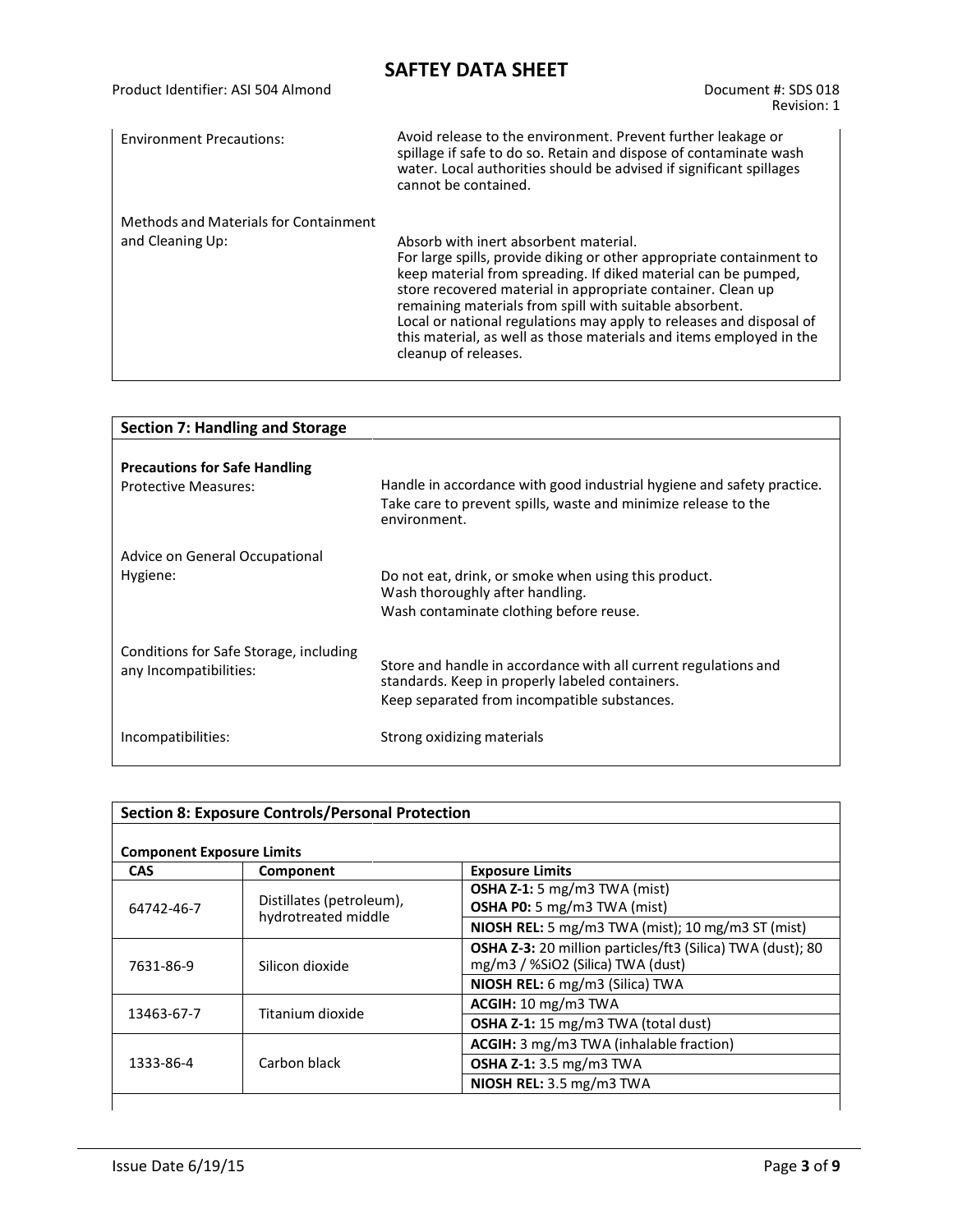| Product Identifier: ASI 504 Almond                            | Document #: SDS 018<br>Revision: 1                                                                                                                                                                                                                                                                                                                                                                                                                                                                                                                                                                                                                                                               |
|---------------------------------------------------------------|--------------------------------------------------------------------------------------------------------------------------------------------------------------------------------------------------------------------------------------------------------------------------------------------------------------------------------------------------------------------------------------------------------------------------------------------------------------------------------------------------------------------------------------------------------------------------------------------------------------------------------------------------------------------------------------------------|
| <b>Appropriate Engineering Controls:</b>                      | Processing may form hazardous compounds (see section 10).<br>Ensure adequate ventilation, especially in confined areas. Ensure<br>compliance with applicable exposure limits.                                                                                                                                                                                                                                                                                                                                                                                                                                                                                                                    |
| <b>Individual Protection Measures</b><br>Eye/Face Protection: | Wear safety goggles. Provide an emergency eye wash fountain and<br>quick drench shower in the immediate work area.                                                                                                                                                                                                                                                                                                                                                                                                                                                                                                                                                                               |
| <b>Skin Protection:</b>                                       | Skin should be washed after contact.                                                                                                                                                                                                                                                                                                                                                                                                                                                                                                                                                                                                                                                             |
| Hand Protection:                                              | Wear impervious gloves. Wash hands before breaks and at the end of<br>workday.                                                                                                                                                                                                                                                                                                                                                                                                                                                                                                                                                                                                                   |
| <b>Respiratory Protection:</b>                                | General and local exhaust ventilation is recommended to maintain<br>vapor exposures below recommended limits. Where concentrations<br>are above recommended limits or are unknown, appropriate<br>respiratory protection should be worn. Follow OSHA respirator<br>regulations (29 CFR 1910.134) and use NIOSH/MSHA approved<br>respirators. Protection provided by air purifying respirators against<br>exposure to any hazardous chemical is limited. Use a positive pressure<br>air supplied respirator if there is any potential for uncontrolled release,<br>exposure levels are unknown, or any other circumstance where air<br>purifying respirators may not provide adequate protection. |

# **Section 9: Physical and Chemical Properties**

| <b>Physical State:</b>           | Liguid              | Appearance: Paste           |                |
|----------------------------------|---------------------|-----------------------------|----------------|
|                                  |                     |                             |                |
| Color:                           | In accordance with  | <b>Physical Form:</b> Paste |                |
|                                  | product description |                             |                |
| Odor:                            | Acetic Acid         | <b>Odor Threshold:</b>      | Not available  |
| pH:                              | Not applicable      | <b>Melting Point:</b>       | Not available  |
| <b>Boiling Point:</b>            | Not applicable      | Decomposition:              | Not available  |
| <b>Flash Point:</b>              | >100 ℃ (closed cup) | <b>Evaporation Rate:</b>    | Not applicable |
| <b>OSHA Flammability Class:</b>  | Not classified as a | <b>Vapor Pressure:</b>      | Not applicable |
|                                  | flammability hazard |                             |                |
| Vapor Density (air = $1$ ):      | Not available       | Density:                    | 0.96           |
| Specific Gravity (water $= 1$ ): | Not available       | <b>Water Solubility:</b>    | Not available  |
| Log KOW:                         | Not available       | Coeff. Water/Oil Dist:      | Not available  |
| KOC:                             | Not available       | Auto Ignition:              | Not available  |
| Viscosity:                       | 200,000 mPa.s       | VOC:                        | Not available  |
| Volatility:                      | Not available       | <b>Molecular Formula:</b>   | Not available  |
|                                  |                     |                             |                |

| <b>Section 10: Stability and Reactivity</b> |                                                                                                                                                                             |  |
|---------------------------------------------|-----------------------------------------------------------------------------------------------------------------------------------------------------------------------------|--|
| Reactivity:                                 | Not classified as a reactivity hazard.                                                                                                                                      |  |
| <b>Chemical Stability:</b>                  | Stable at normal temperatures and pressure.                                                                                                                                 |  |
| Possibility of Hazardous Reactions:         | Use at elevated temperatures may form highly hazardous compounds.<br>Can react with strong oxidizing agents.<br>Acetic acid is formed upon contact with water or humid air. |  |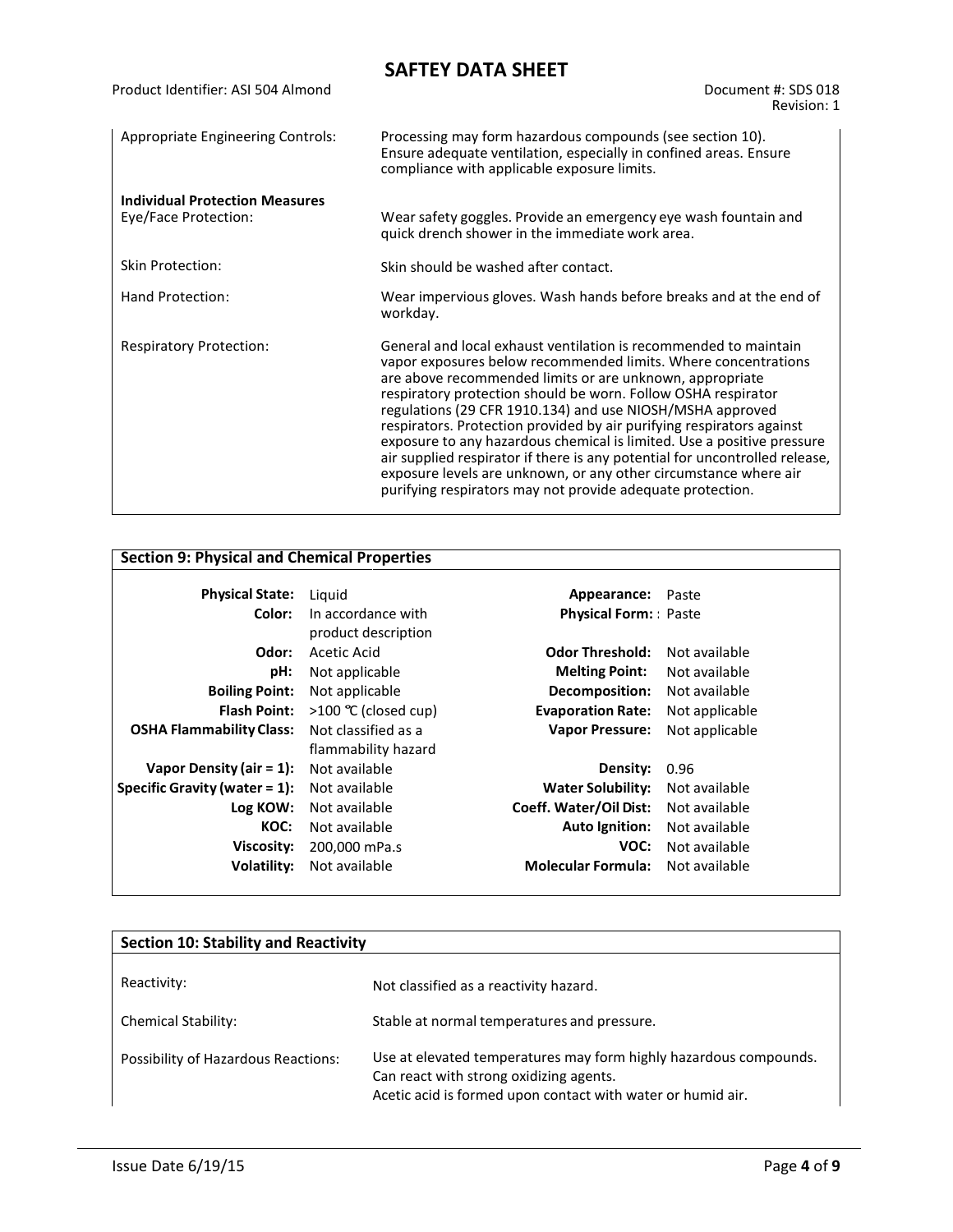|                                   | When heated to temperatures above 150 °C (300 °F) in the presence of<br>air, trace quantities of formaldehyde may be released.<br>See OSHA formaldehyde standard, 29 CFR 1910.1048<br>Hazardous decomposition products will be formed at elevated<br>temperatures. |
|-----------------------------------|--------------------------------------------------------------------------------------------------------------------------------------------------------------------------------------------------------------------------------------------------------------------|
| Conditions to Avoid:              | None known.                                                                                                                                                                                                                                                        |
| Incompatible Materials:           | Strong oxidizing materials                                                                                                                                                                                                                                         |
| Hazardous Decomposition Products: | Upon decomposition, this product emits carbon oxides, silicon oxides,<br>and formaldehyde.                                                                                                                                                                         |

| <b>Section 11: Toxicological Information</b> |  |
|----------------------------------------------|--|
|----------------------------------------------|--|

### **Acute Toxicity**

#### **Component Analysis – LD50/LC50**

| <b>CAS</b> | Component                | Result                 |                | <b>Dose</b>    |                 |
|------------|--------------------------|------------------------|----------------|----------------|-----------------|
|            |                          |                        | <b>Species</b> |                | <b>Exposure</b> |
| 64742-46-7 | Distillates (petroleum), | LD50 Oral              | Rat            | $>5000$ mg/kg  | N/A             |
|            | hydrotreated middle      | LC50 Inhalation        | Rat            | $1.78$ mg/L    | 4 hr            |
|            |                          | LD50 Dermal            | Rat            | $>$ 2000 mg/kg | N/A             |
|            |                          | LD50 Oral              | Rat            | >3300 mg/kg    | N/A             |
| 7631-86-9  | Silicon dioxide          | LC50 Inhalation        | Rat            | $>2.08$ mg/L   | 4 hr            |
|            |                          | LD50 Dermal            | Rabbit         | $>5000$ mg/kg  | N/A             |
| 13463-67-7 | Titanium dioxide         | LD50 Oral              | Rat            | $>10000$ mg/kg | N/A             |
|            |                          | LC50 Inhalation        | Rat            | $>5000$ mg/kg  | 4 hr            |
|            | Carbon black             | LD50 Oral              | Rat            | $>5000$ mg/kg  | N/A             |
| 1333-86-4  |                          | <b>LC50 Inhalation</b> | Rat            | $>0.0046$ mg/L | 4 hr            |

#### **Information on Likely Routes of Exposure**

| Inhalation:                                   | Not classified based on available information. |
|-----------------------------------------------|------------------------------------------------|
| Ingestion:                                    | Not classified based on available information. |
| Skin Contact:                                 | Not classified based on available information. |
| Eye Contact:                                  | Not classified based on available information. |
| Immediate Effects:                            | Not classified based on available information. |
| Delayed Effects:                              | No information is available.                   |
| Medical Conditions Aggravated by<br>Exposure: | No information is available.                   |
| Irritation/Corrosivity Data:                  | Not classified based on available information. |
| Respiratory Sensitization:                    | Not classified based on available information. |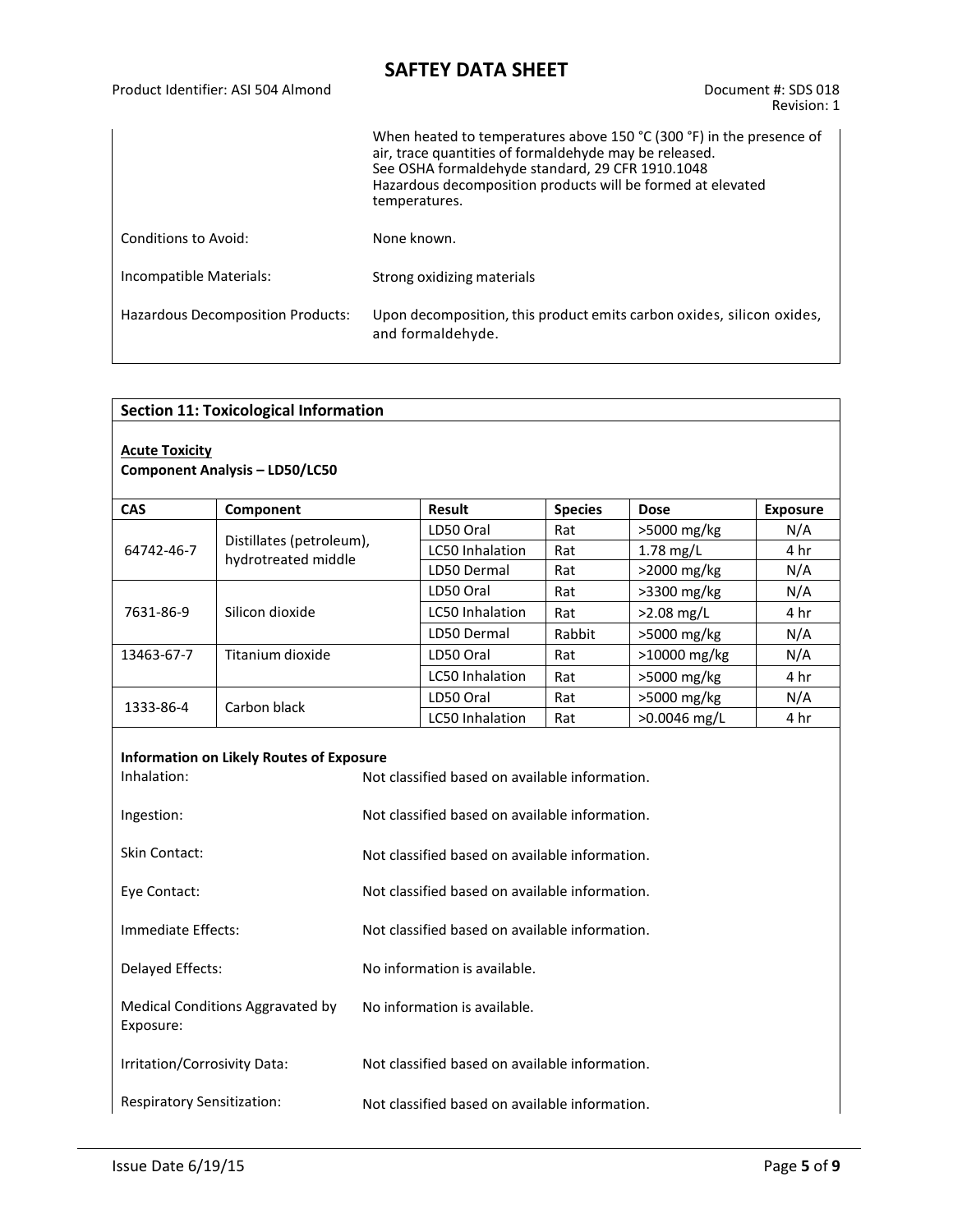| Dermal Sensitization:   | Not classified based on available information. |
|-------------------------|------------------------------------------------|
| Germ Cell Mutagenicity: | Not classified based on available information. |
| Carcinogenicity:        | Not classified based on available information. |

#### **Component Carcinogenicity**

|                                                        | component caremogenieity |                                                                                                                              |  |  |  |
|--------------------------------------------------------|--------------------------|------------------------------------------------------------------------------------------------------------------------------|--|--|--|
| <b>CAS</b>                                             | Component                | <b>Result</b>                                                                                                                |  |  |  |
| 13463-67-7                                             | Titanium dioxide         | <b>IARC:</b> Group 2B (possibly carcinogenic to humans)                                                                      |  |  |  |
|                                                        |                          | <b>OSHA:</b> Not present at levels greater than or equal to 0.1% to be identified as<br>a carcinogen or potential carcinogen |  |  |  |
|                                                        |                          | <b>NTP:</b> Not present at levels greater than or equal to 0.1% to be identified as a<br>carcinogen or potential carcinogen  |  |  |  |
| 1333-86-4                                              | Carbon Black             | <b>IARC:</b> Group 2B (possibly carcinogenic to humans)                                                                      |  |  |  |
|                                                        |                          | <b>OSHA:</b> Not present at levels greater than or equal to 0.1% to be identified as<br>a carcinogen or potential carcinogen |  |  |  |
|                                                        |                          | <b>NTP:</b> Not present at levels greater than or equal to 0.1% to be identified as a<br>carcinogen or potential carcinogen  |  |  |  |
| Reproductive Toxicity:                                 |                          | Not classified based on available information.                                                                               |  |  |  |
| Specific Target Organ Toxicity -<br>Single Exposure:   |                          | No target organs identified.                                                                                                 |  |  |  |
| Specific Target Organ Toxicity -<br>Repeated Exposure: |                          | No target organs identified.                                                                                                 |  |  |  |
| <b>Aspiration Hazard:</b>                              |                          | Not classified based on available information.                                                                               |  |  |  |

### **Section 12: Ecological Information**

#### **Ecotoxicity**

No information available for the product.

#### **Component Analysis – Aquatic Toxicity**

| <b>CAS</b> | Component           | Aquatic                 | Result | <b>Species</b>                             | <b>Dose</b>    | <b>Exposure</b> |
|------------|---------------------|-------------------------|--------|--------------------------------------------|----------------|-----------------|
| 13463-67-7 | Titanium<br>dioxide | <b>Fish</b>             | LC50   | Rainbow trout<br>(Oncorhynchus mykiss)     | $>100$ mg/L    | 96 hr           |
|            |                     | <b>Invertebrates</b>    | EC50   | Water flea (Daphnia<br>magna)              | $>100$ mg/L    | 48 hr           |
|            |                     | Algae                   | EC50   | Marine diatom<br>(Skeletonema<br>costatum) | $>10,000$ mg/L | 72 hr           |
|            |                     | N/A<br>EC50<br>Bacteria |        |                                            | $>1000$ mg/L   | 3 <sub>hr</sub> |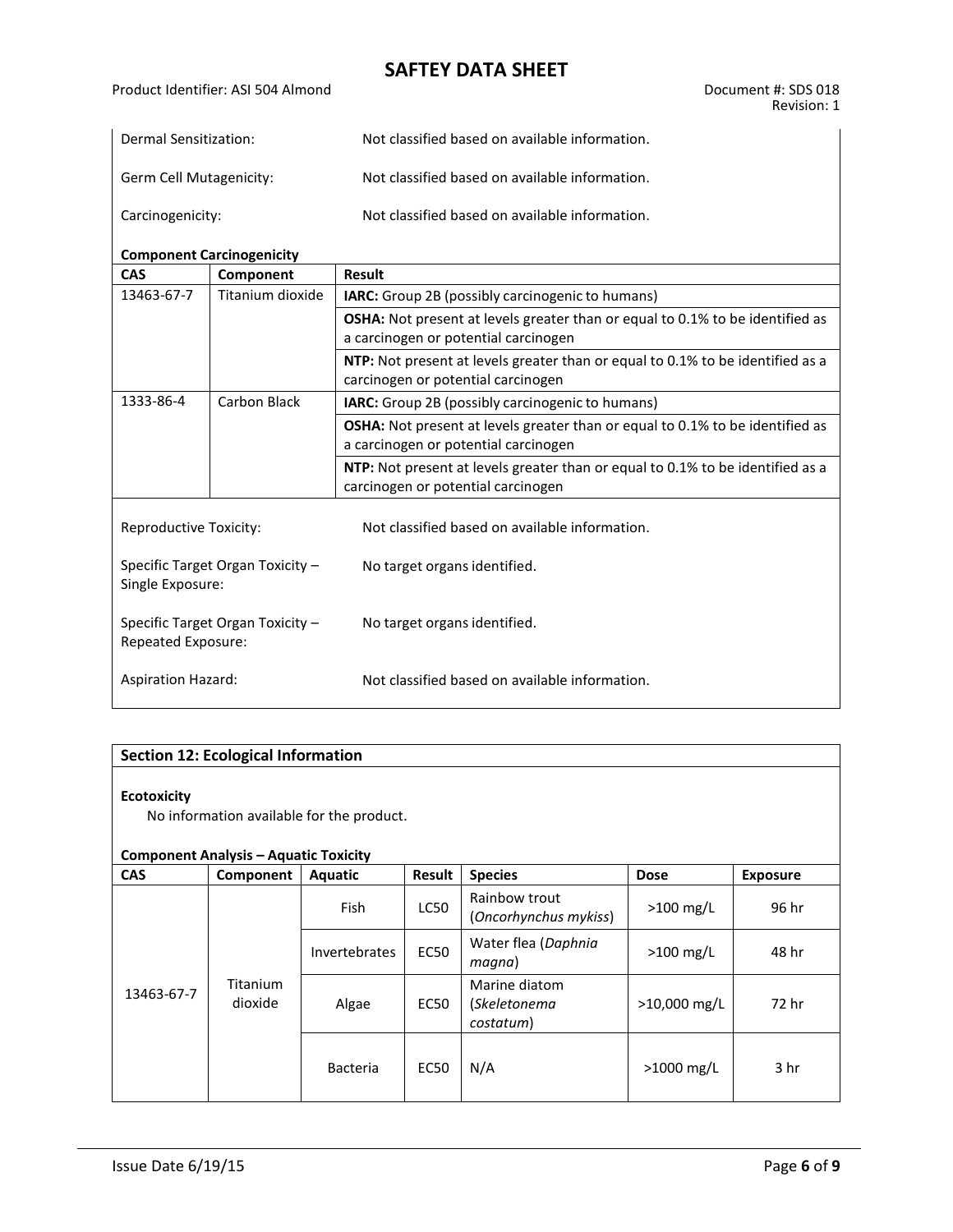### Product Identifier: ASI 504 Almond Document #: SDS 018

| 1333-86-4                                                                   | Carbon<br><b>Black</b> | Fish                 | <b>LC50</b>                               | Zebrafish (Danio rerio)                            | $1000$ mg/L  | 96 hr |  |
|-----------------------------------------------------------------------------|------------------------|----------------------|-------------------------------------------|----------------------------------------------------|--------------|-------|--|
|                                                                             |                        | <b>Invertebrates</b> | <b>EC50</b>                               | Water flea (Daphnia<br>magna)                      | $>5600$ mg/L | 24 hr |  |
|                                                                             |                        | Algae                | <b>NOEC</b>                               | Green algae<br><i>(Desmodesmus</i><br>subspicatus) | 10,000 mg/L  | 72 hr |  |
| Persistence and Degradability:<br>No information available for the product. |                        |                      |                                           |                                                    |              |       |  |
| Bioaccumulative Potential:<br>No information available for the product.     |                        |                      |                                           |                                                    |              |       |  |
| Mobility in Soil:<br>No information available for the product.              |                        |                      |                                           |                                                    |              |       |  |
| Biodegration:                                                               |                        |                      | No information available for the product. |                                                    |              |       |  |
|                                                                             |                        |                      |                                           |                                                    |              |       |  |

| <b>Section 13: Disposal Considerations</b> |                                                                                                                                                                                                                                                           |  |  |  |  |  |
|--------------------------------------------|-----------------------------------------------------------------------------------------------------------------------------------------------------------------------------------------------------------------------------------------------------------|--|--|--|--|--|
| Disposal Methods:                          | Dispose in accordance with all applicable federal, state/regional and<br>local laws and regulations. This product has been evaluated for RCRA<br>characteristics and does not meet the criteria of hazardous waste if<br>discarded in its purchased form. |  |  |  |  |  |
| Disposal of Contaminated Packaging:        | Dispose of unused product properly. Empty containers should be taken<br>to an approved waste handling site for recycling or disposal.                                                                                                                     |  |  |  |  |  |
| <b>Component Waste Numbers:</b>            | The U.S. EPA has not published waste numbers for this product's<br>components.                                                                                                                                                                            |  |  |  |  |  |

| <b>Section 14: Transport Information</b> |                                         |
|------------------------------------------|-----------------------------------------|
|                                          |                                         |
| <b>International Regulation</b>          |                                         |
| UNRTDG:                                  | Not regulated as a dangerous good.      |
| $IATA-DGR:$                              | Not regulated as a dangerous good.      |
| IMDG-Code:                               | Not regulated as a dangerous good.      |
| Transport in bulk according to Annex     |                                         |
| II of MARPOL 73/78 and the IBC Code:     | Not applicable for product as supplied. |
|                                          |                                         |
| <b>Domestic Regulation</b>               |                                         |
| 49 CFR:                                  | Not regulated as a dangerous good.      |
|                                          |                                         |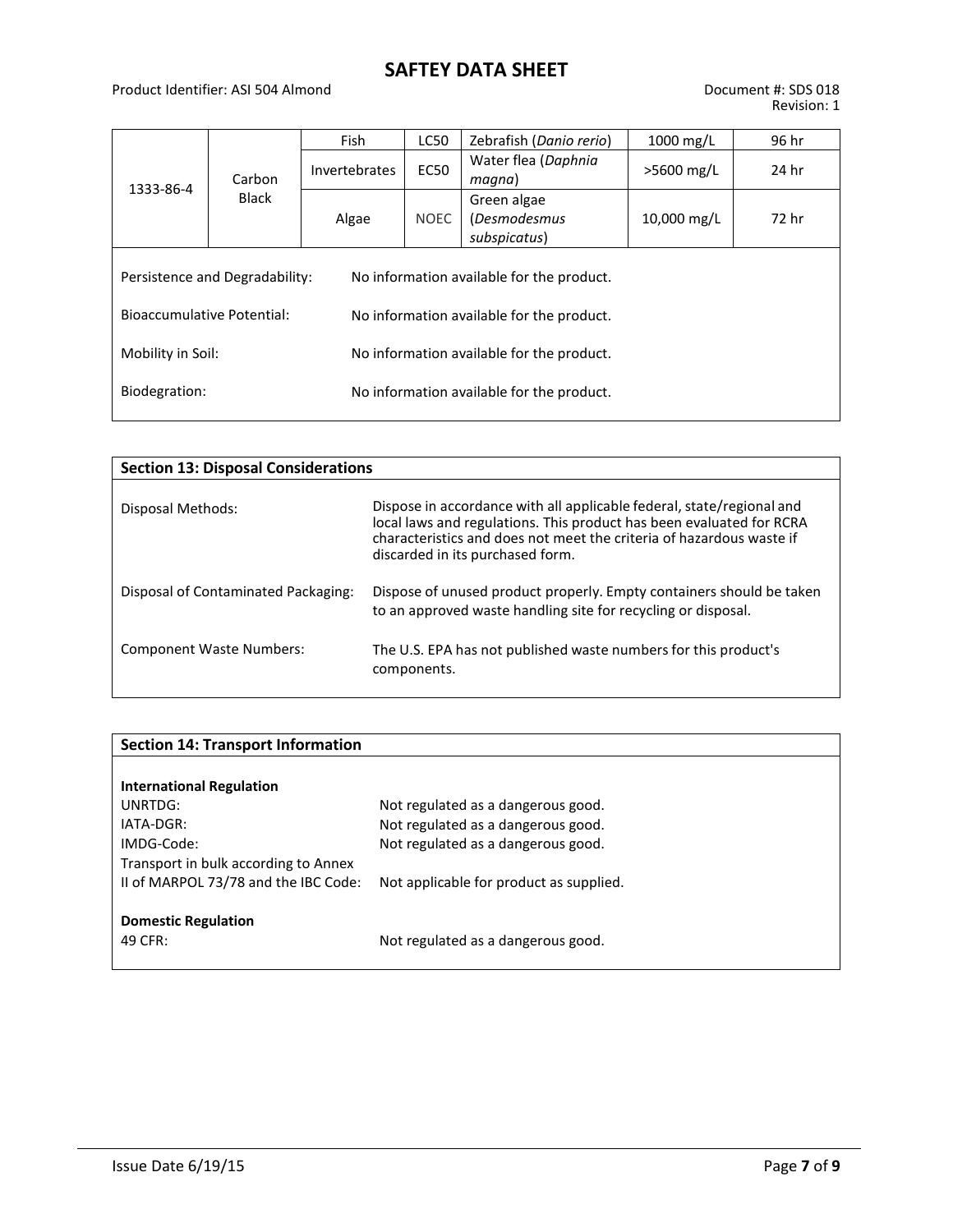| <b>Section 15: Regulatory Information</b>                                                               |                                                                              |                                                                               |     |                           |              |  |     |                                    |     |     |                                            |     |
|---------------------------------------------------------------------------------------------------------|------------------------------------------------------------------------------|-------------------------------------------------------------------------------|-----|---------------------------|--------------|--|-----|------------------------------------|-----|-----|--------------------------------------------|-----|
|                                                                                                         |                                                                              |                                                                               |     |                           |              |  |     |                                    |     |     |                                            |     |
| <b>US Federal Regulations</b>                                                                           |                                                                              |                                                                               |     |                           |              |  |     |                                    |     |     |                                            |     |
|                                                                                                         | SARA 304 Extremely Hazardous Substances:                                     |                                                                               |     |                           |              |  |     |                                    |     |     |                                            |     |
| <b>CAS</b>                                                                                              | Component<br><b>Component RQ (lbs)</b><br><b>Calculated Product RQ (lbs)</b> |                                                                               |     |                           |              |  |     |                                    |     |     |                                            |     |
| 58-36-6                                                                                                 | 10, 10-Oxydiphenoxarsine                                                     |                                                                               |     | 500                       |              |  |     |                                    |     |     | Exceeds reasonably attainable upper limit. |     |
|                                                                                                         |                                                                              |                                                                               |     |                           |              |  |     |                                    |     |     |                                            |     |
|                                                                                                         |                                                                              |                                                                               |     |                           |              |  |     |                                    |     |     |                                            |     |
| SARA 302:                                                                                               |                                                                              | No chemicals in this material are subject to the reporting requirements of    |     |                           |              |  |     |                                    |     |     |                                            |     |
|                                                                                                         |                                                                              | SARA Title III, Section 302.                                                  |     |                           |              |  |     |                                    |     |     |                                            |     |
| SARA 311/312:                                                                                           |                                                                              | No SARA Hazards.                                                              |     |                           |              |  |     |                                    |     |     |                                            |     |
| SARA 313:                                                                                               |                                                                              | This material does not contain any chemical components with known CAS         |     |                           |              |  |     |                                    |     |     |                                            |     |
|                                                                                                         |                                                                              | numbers that exceed the threshold (De Minimis) reporting levels established   |     |                           |              |  |     |                                    |     |     |                                            |     |
|                                                                                                         |                                                                              | by SARA Title III, Section 313.                                               |     |                           |              |  |     |                                    |     |     |                                            |     |
|                                                                                                         |                                                                              |                                                                               |     |                           |              |  |     |                                    |     |     |                                            |     |
| TSCA:                                                                                                   |                                                                              | All components of this product are listed on TSCA Inventory.                  |     |                           |              |  |     |                                    |     |     |                                            |     |
|                                                                                                         |                                                                              |                                                                               |     |                           |              |  |     |                                    |     |     |                                            |     |
|                                                                                                         | <b>CERCLA Reportable Quantity:</b>                                           |                                                                               |     |                           |              |  |     |                                    |     |     |                                            |     |
| <b>CAS</b>                                                                                              | Component                                                                    |                                                                               |     | <b>Component RQ (lbs)</b> |              |  |     | <b>Calculated Product RQ (lbs)</b> |     |     |                                            |     |
| 108-24-7                                                                                                | Acetic anhydride                                                             |                                                                               |     | 5000                      |              |  |     |                                    |     |     | Exceeds reasonably attainable upper limit. |     |
| 64-19-7                                                                                                 | Acetic acid                                                                  |                                                                               |     | 5000                      |              |  |     |                                    |     |     | Exceeds reasonably attainable upper limit. |     |
|                                                                                                         |                                                                              |                                                                               |     |                           |              |  |     |                                    |     |     |                                            |     |
| <b>US State Regulations</b>                                                                             |                                                                              |                                                                               |     |                           |              |  |     |                                    |     |     |                                            |     |
|                                                                                                         | Pennsylvania Right To Know                                                   |                                                                               |     |                           |              |  |     |                                    |     |     |                                            |     |
|                                                                                                         | <b>CAS</b>                                                                   | Component                                                                     |     |                           |              |  |     | Percent                            |     |     |                                            |     |
|                                                                                                         | 70131-67-8                                                                   | Dimethyl siloxane, hydroxy-terminated                                         |     |                           |              |  |     | 50-70%                             |     |     |                                            |     |
|                                                                                                         | 64742-46-7                                                                   | Distillates (petroleum), hydrotreated middle                                  |     |                           |              |  |     | 20-30%                             |     |     |                                            |     |
|                                                                                                         | 7631-86-9                                                                    | Silicon dioxide                                                               |     |                           |              |  |     | 5-10%                              |     |     |                                            |     |
|                                                                                                         | 7429-90-5                                                                    | Aluminum                                                                      |     |                           |              |  |     | $0 - 0.1%$                         |     |     |                                            |     |
|                                                                                                         | 64-19-7                                                                      | Acetic acid                                                                   |     |                           |              |  |     | $0 - 0.1%$                         |     |     |                                            |     |
|                                                                                                         | 108-24-7                                                                     |                                                                               |     |                           |              |  |     |                                    |     |     |                                            |     |
|                                                                                                         |                                                                              | Acetic anhydride                                                              |     |                           |              |  |     | $0 - 0.1%$                         |     |     |                                            |     |
|                                                                                                         |                                                                              |                                                                               |     |                           |              |  |     |                                    |     |     |                                            |     |
|                                                                                                         | New Jersey Right To Know                                                     |                                                                               |     |                           |              |  |     |                                    |     |     |                                            |     |
|                                                                                                         | <b>CAS</b>                                                                   | Component                                                                     |     |                           |              |  |     | Percent                            |     |     |                                            |     |
|                                                                                                         | 70131-67-8                                                                   | Dimethyl siloxane, hydroxy-terminated                                         |     |                           |              |  |     | 50-70%                             |     |     |                                            |     |
|                                                                                                         | 64742-46-7                                                                   | Distillates (petroleum), hydrotreated middle                                  |     |                           |              |  |     | 20-30%                             |     |     |                                            |     |
|                                                                                                         | 7631-86-9                                                                    | Silicon dioxide                                                               |     |                           |              |  |     | 5-10%                              |     |     |                                            |     |
|                                                                                                         | 1333-86-4                                                                    | Carbon Black                                                                  |     |                           |              |  |     | $0.1 - 1%$                         |     |     |                                            |     |
|                                                                                                         |                                                                              |                                                                               |     |                           |              |  |     |                                    |     |     |                                            |     |
|                                                                                                         | California Proposition 65:                                                   | Warning! This product contains a chemical known in the State of California to |     |                           |              |  |     |                                    |     |     |                                            |     |
|                                                                                                         |                                                                              | cause cancer.                                                                 |     |                           |              |  |     |                                    |     |     |                                            |     |
|                                                                                                         | Cobalt titanite green spinel (68186-85-6)                                    |                                                                               |     |                           |              |  |     |                                    |     |     |                                            |     |
|                                                                                                         |                                                                              |                                                                               |     |                           |              |  |     |                                    |     |     |                                            |     |
|                                                                                                         | <b>Component Analysis - International Inventories</b>                        |                                                                               |     |                           |              |  |     |                                    |     |     |                                            |     |
| Component                                                                                               |                                                                              | CAS                                                                           | US  | CA                        | EU           |  | AU  | PH                                 | JP  | KR  | <b>CN</b>                                  | NZ  |
| Distillates (petroleum),<br>64742-46-7<br><b>DSL</b><br>REACH<br>Yes<br>Yes<br>Yes<br>Yes<br>Yes<br>Yes |                                                                              |                                                                               |     |                           |              |  | Yes |                                    |     |     |                                            |     |
| hydrotreated middle                                                                                     |                                                                              |                                                                               |     |                           |              |  |     |                                    |     |     |                                            |     |
| Silicon dioxide                                                                                         |                                                                              | 7631-86-9                                                                     | Yes | <b>DSL</b>                | <b>REACH</b> |  | Yes | Yes                                | Yes | Yes | Yes                                        | Yes |
| Titanium dioxide                                                                                        |                                                                              | 13463-67-7                                                                    | Yes | <b>DSL</b>                | <b>REACH</b> |  | Yes | Yes                                | Yes | Yes | Yes                                        | Yes |
| Carbon black                                                                                            |                                                                              | 1333-86-4                                                                     | Yes | <b>DSL</b>                | <b>REACH</b> |  | Yes | Yes                                | Yes | Yes | Yes                                        | Yes |